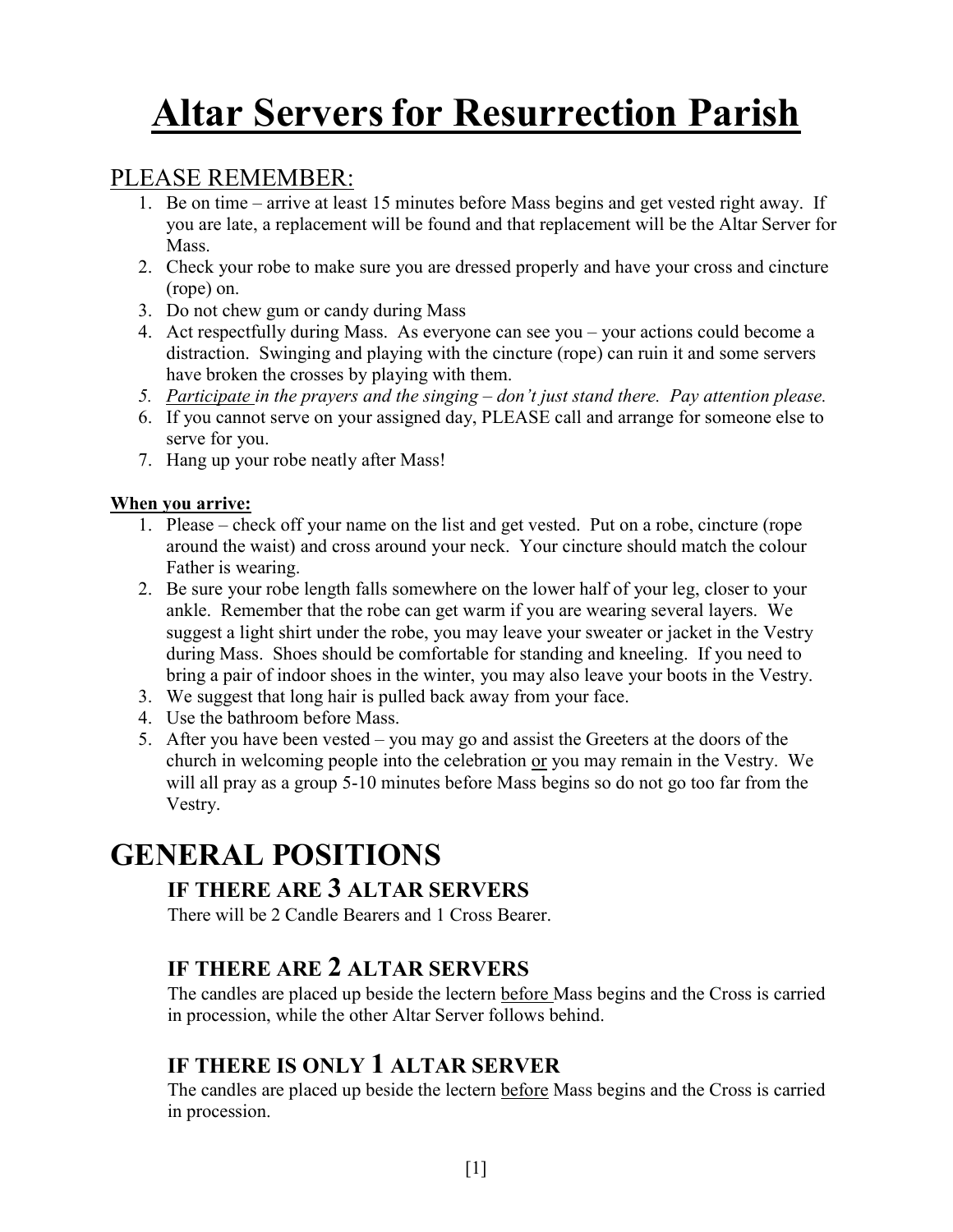# CROSS BEARER - Responsibilities:

1. Carry Cross at the front of the entrance and exit processions (hold Cross out and slightly upwards). Walk up the stairs and place Cross in the stand on the choir side around the corner … and then come to your seat—but do not cut across Father.

2. Stand beside Father and hold the Sacramentary for the opening prayer – if two priests are present you will still sit beside whoever is presiding. - if a deacon or acolyte is present you will sit on the bench at the back (NOTE: Bring the book to Father at the end of the Kyrie (Lord have mercy) or at the end of Gloria (Father will also give you a nod as to when to hold it for him). When Father is finished with the opening prayer – place the Sacramentary (book) on your chair or on the bench behind you – NOT on the Altar.

3. When collection begins place the Sacramentary (book) on the left side of the Altar (if an acolyte is present they will set the Altar and you will help them) if there is no acolyte then place the purificators (cloths with crosses on them) and all six chalices with the large one in front on the cloth (corporal) in the center of the Altar and the other five on the plastic to the right as shown below,



- 4. When Father stands to walk down to receive the gifts go down with him. This happens right after the collection so be ready to stand and walk with Father as soon as he starts. Be ready to receive the gifts and step forward when Father holds something out for you to take. Do not return to the Altar until Father does. Whatever you are carrying goes on the Altar (remove any lids and take the lids to the credence table behind the Altar). Remain behind the Altar to help the Candle Bearers and stay there until after communion is finished.
- 5. When Father indicates it is time to kneel, kneel in your spot at the same time as the congregation. You should kneel in the tallest position possible, do not let your bottom rest on your heels. Stand up after Father finishes genuflecting following the Consecration of the Precious Blood.
- 6. At the Sign of Peace move out of the way of the credence table until the Communion Ministers have used the hand sanitizer. As they are taking their places, go and stand directly under the Cross to prepare to receive Holy Communion. You should not need to use the hand sanitizer.
- 7. Father will give everyone at the Altar the Host at the same time to hold in their hand. \*\*Wait until Father consumes and then all consume it at the same time….please remember to hold the Host reverently.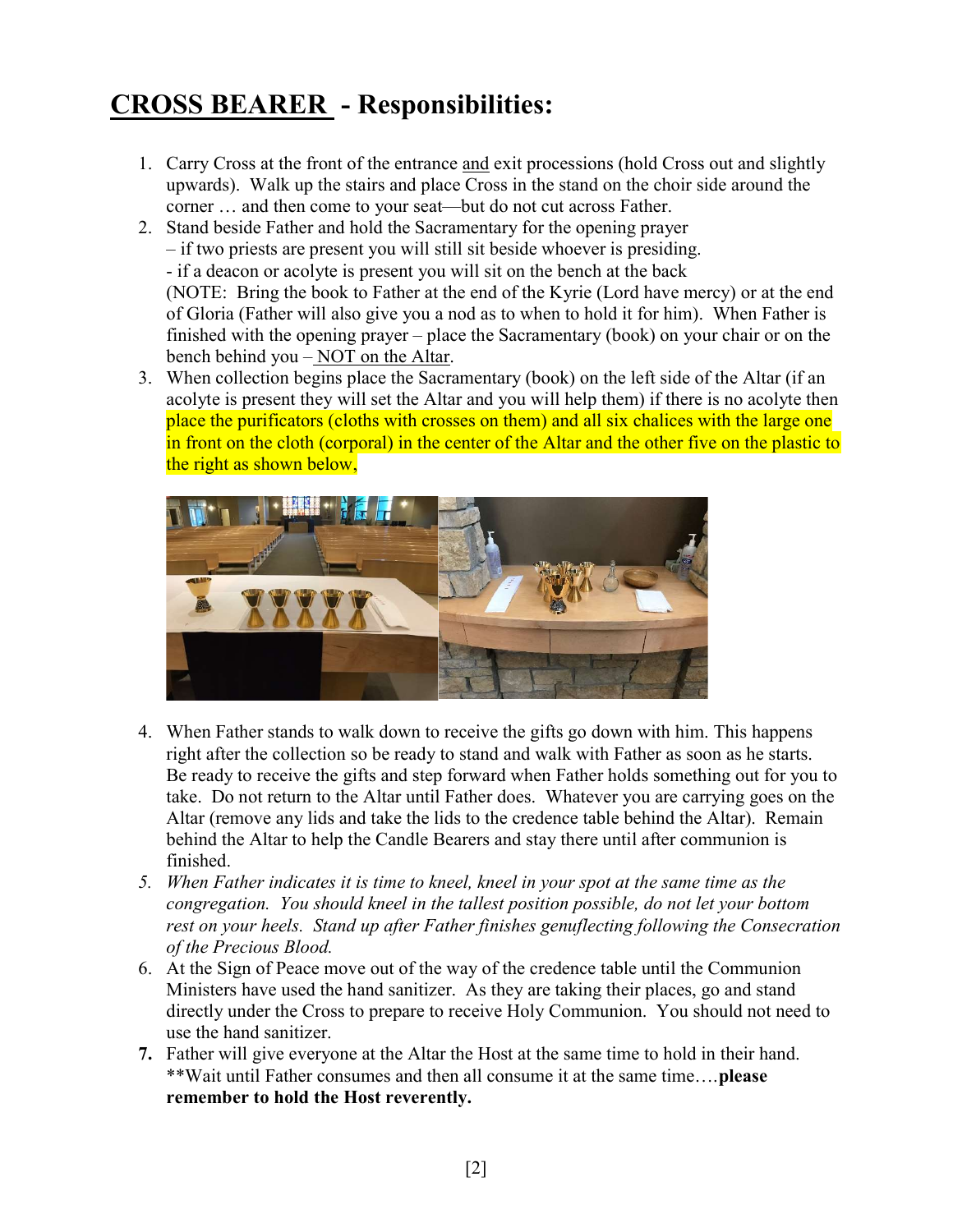- 8. Remain standing until communion is over and return to your chair when Father does. There will be a ciborium on the Altar containing Consecrated Hosts, please leave this ciborium on the Altar for the Eucharistic Ministers to use if they need it. It will be returned to the Tabernacle by a Eucharistic Minister after communion. Be sure that the book and all vessels are off of the Altar. There should just be one small square of cloth (corporal) and the candle remaining on the Altar.
- 9. As soon as the final hymn begins go retrieve the Cross and line up at the bottom of the steps by the pews – and WAIT until Father bows and then process out. The Cross leads everyone.

# CANDLE BEARERS - Responsibilities:

- 1. Light candles just before we begin … make sure not to tip candles as they are oil.
- 2. The Candle Bearers will walk side by side a few feet (2 rows) behind the Cross Bearer for both the entrance and the exit processions. Be sure to hold your candles up and away from yourself or anyone else so that no one gets burned.
- 3. Place the candles into their holders securely and stand together on the side closest to the ambo.
- 4. As soon as Father rises to proclaim the Gospel, (the Alleluia begins) each of you get your candles immediately and goes to the corners of the Altar – facing each other -- and then process with Father to the ambo.
- 5. After Father has placed the Book of the Gospels on the shelf, place your candles back and return to your seats.
- 6. When collection begins, one of the Candle Bearers will pick up the Children's Collection basket from the steps and hold it for children to bring their own money forward. Be welcoming and look at the children when they come forward. When it looks like there are no more children coming, you can put the basket down again and return to your seat. The other Server will help the Cross Bearer, and acolyte or deacon if there is one, place the purificators (cloths with crosses on them) and all six chalices- with the large one in front on the cloth (corporal) in the center of the altar and the other five on the plastic to the right as shown below,



7. When Father stands to walk down to receive the gifts, go down with him. This happens right after the collection so be ready to stand and walk with Father as soon as he starts. Be ready to receive the gifts. Don't be too far away and be ready to reach for the gifts. One of the Candle Bearers should pick up the children's collection basket and hold it. The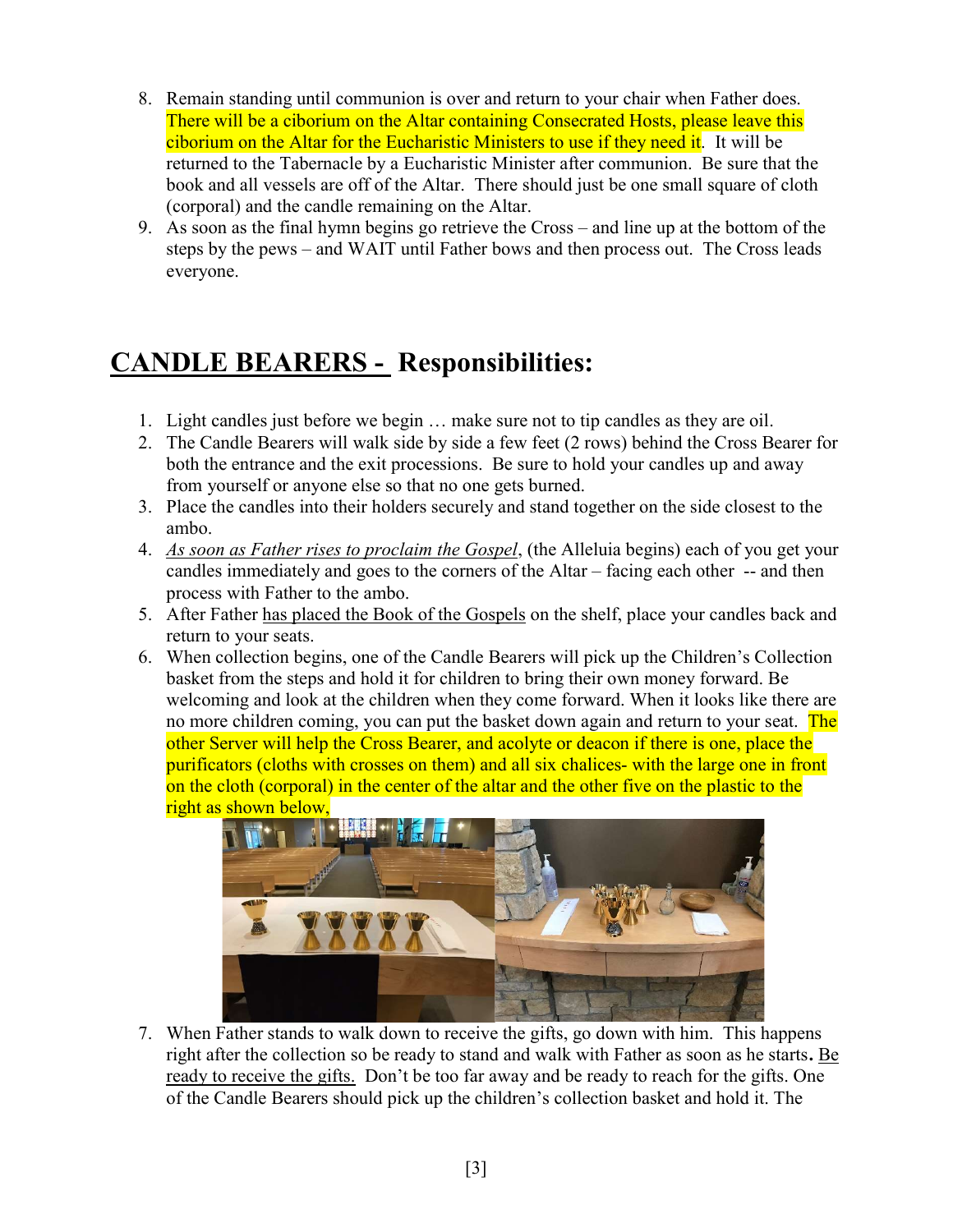priest should take the basket from you when giving you either the bread or wine container. Do not return to the Altar until Father does, go up all at the same time.

- 8. Place the bread and decanter near the center of the Altar and take any lids to credence table.
- 9. DO NOT SIT DOWN Wait at credence table until Father has finished the prayer over the Bread then go to Altar as per step 10.
- 10. Right away, one of you will bring the water container without the lid and move beside Father. Hold the water until Father receives it from you. (DO NOT PLACE IT ON THE ALTAR). Father will hand you the mostly empty decanter and will also hand you back the water when he is finished with it. After Father gives you the water back, return it to the credence table and then both of you take the bowl of water and the towel and stand beside Father.
- 11. Father will turn towards you and wash and dry his hands, and then you can return bowl and towel to the table (make sure to return to table at the same time). REMAIN STANDING.
- 12. When Father indicates it is time to kneel, you will kneel in your spot at the same time as the congregation. You should kneel in the tallest position possible, do not let your bottom rest on your heels. You will stand up after Father finishes genuflecting following the Consecration of the Precious Blood. Remember that during this time you should keep your eyes on Father or the Altar as this is a very sacred time.
- 13. After the Sign of Peace go back to your spot until the Communion Ministers finish using the hand sanitizer. When they are moving to their positions, you move to stand directly under the Cross to prepare to receive Holy Communion. You do not need to use the hand sanitizer.
- 14. At communion time Father will give everyone the Host to hold DO NOT consume it until he consumes – then consume all at the same time as the other ministers of Communion. Please remember – this is NOT bread – it is now Jesus – **hold the Host** reverently in your hands. During communion there will be a ciborium on the Altar containing Consecrated Hosts, please leave this ciborium on the Altar for the Eucharistic Ministers to use if they need it. It will be returned to the Tabernacle by a Eucharistic Minister after communion
- 15. As the final hymn begins get the candles and line up side by side in front of the Cross Bearer (closer to the Altar)– and WAIT until Father bows – and then turn to process out.

Trainer contact: please contact the office 306-352-0800 or ministry@resurrectionparish.ca for current information

Thank you for giving of your time and talent to the Lord for this service. And remember – if you are not sure about something or have forgotten –don't be nervous just ask Father or a Seminarian and they will help you.

> Remember we are here to Serve and Worship the Lord…. thanks for sharing your gifts with our community.